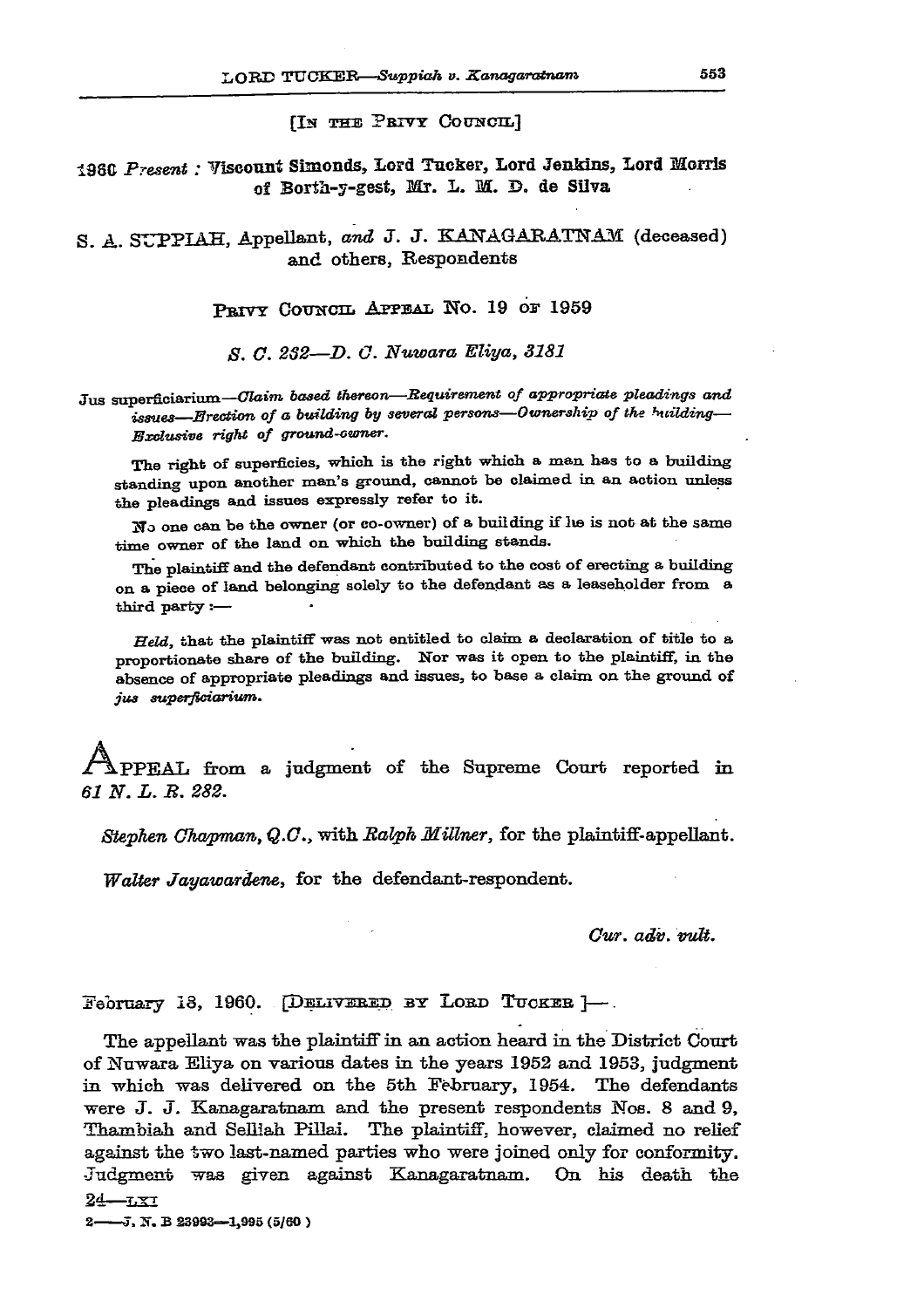**respondents numbered 1-7, having been substituted in his place as defendants, successfully appealed to the Supreme Court and the plaintiff now appeals to Her Majesty in Council against the judgment of that**  Court dated 28th June, 1957. The appellant Suppian and the deceased **Kanagaratnam will be referred to hereafter as plaintiff and defendant.** 

**The action concerned the rights of the parties with regard to the Tivoli Theatre, Nuwara Eliya, which had been constructed between November, 1946, and 10th July, 1947, on a piece of land of which the defendant had obtained a lease in his own name dated 31st October, 1946, from the owner, a widow named Mpraes. The cost of the building including the hire purchase price of the equipment required for its adaptation for use as a cinema was Rs. 145,185-70, to which the plaintiff had contributed Rs. 42,559 and the defendant Rs. 26,848. The balance had been provided by the respondents numbered 8 and 9 and three other persons not parties to the action named Ranasinghe, Karuppiah Pillai and Dr. Silva, who had obtained promissory notes or oral promises to repay the sums advanced by them. The intention of all these persons was to form a limited liability company to take over and run the theatre as a cinema. As the costs of building increased some of those who had embarked on this venture claimed their money back, quarrels between the original promoters broke out, and the company was never formed. Hence these proceedings.** 

**It will be convenient at this stage to examine the averments and relief claimed in the plaint dated 19th June, 1950. Para. 1 states that the subject matter of the action was the Tivoli Theatre bearing assessment number 81 and more particularly described in the schedule thereto. The schedule describes the property as " all that theatre called and known " as ' Tivoli Theatre' Nuwara Eliya bearing assessment No. 81 in Ward " No. 2 on the Udapussellawa Road, Nuwara Eliya in the Central Province " and bounded on the north by property belonging to Varghese, presently " occupied by Roy Studio, south by municipal premises, east by " Chiselhurst path and west by Old Bazaar Main Road ".** 

**{Para. 2 reads : " The plaintiff and the defendants built the said theatre " called and known as the ' Tivoli Theatre ' and equipped it with plant " and machinery and the plaintiff and defendants became entitled to the " said theatre together with the said plant and machinery in the proportion " of one-fourth share to each ".** 

**Para. 3 alleged that the defendant " as such co-owner " had been in possession since June, 1948, and collected the rents and profits for the benefit of himself and the other co-owners.** 

**Para. 4 alleged that the defendant had unlawfully appropriated to himself all the mesne profits and rents of the theatre and refused to give the plaintiff his share.** 

**Para. 5 alleged that a cause of action had thus arisen to sue the defendant for declaration of title to and possession of the undivided onefourth share of the theatre and for mesne profits and rents together with interest thereon.**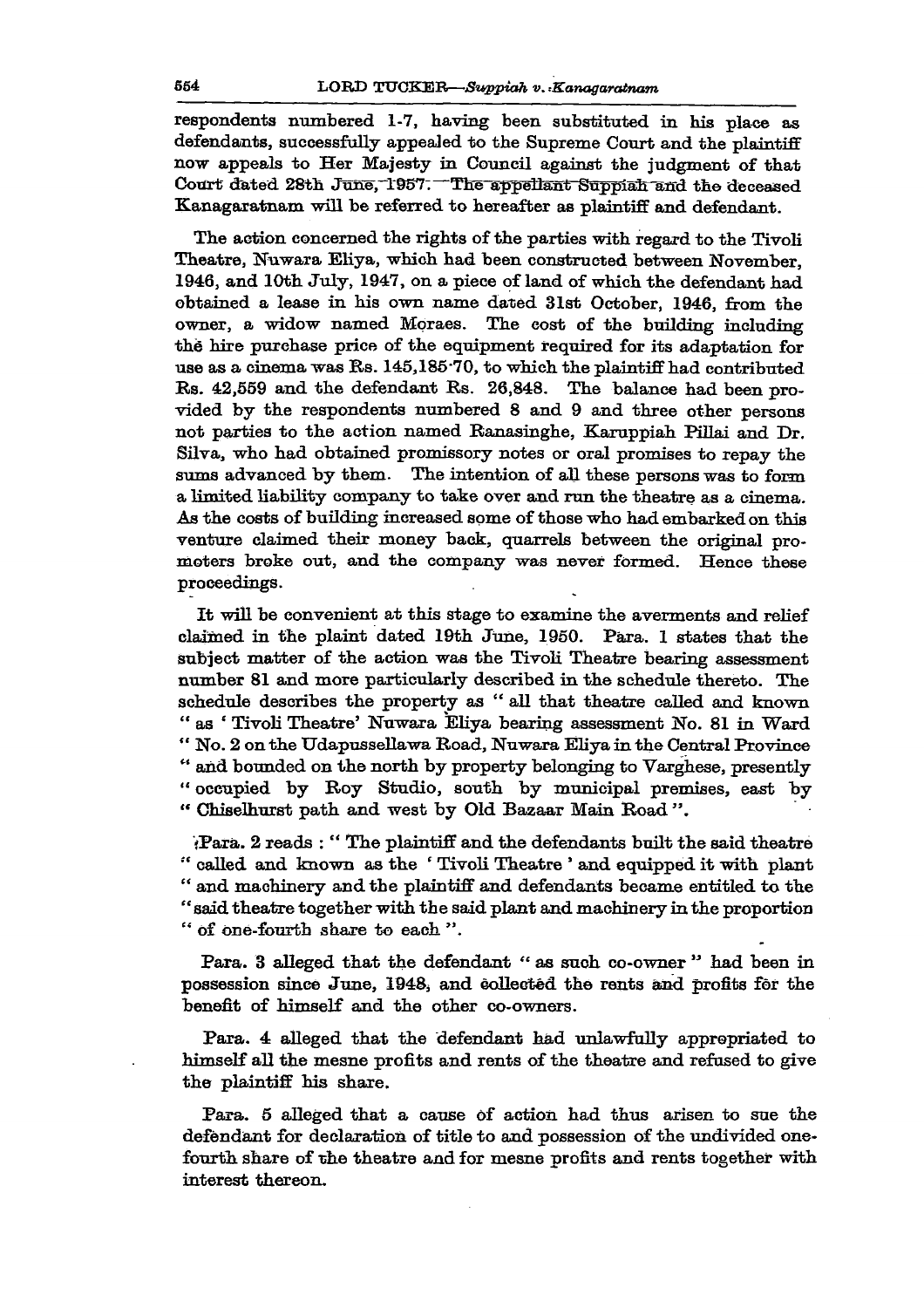**The prayer is as follows :—** 

**" Wherefore the plaintiff prays :—** 

- **(1) " That he be declared entitled to one-fourth share of the said " theatre and the plants and machinery thereof.**
- **(2) " That he be placed in quiet possession of the said one-fourth share.**
- **(3) " That the defendant be ordered to account to the plaintiff for**  " his share of the rents and profits from June, 1948, up to date **" of action.**
- **(4) " For judgment against the first defendant in such sum as may " be found due to the plaintiff on such accounting.**
- **(5) " For costs of this action and for such other and further relief " as to this Court shall seem meet ".**

**By his answer the defendant denied the averments in the plaint and pleaded that he was in possession under a lease granted by the widow Moraes which fact was well known to the plaintiff when he contributed to the cost of the building. He further pleaded that the claim to a share was not maintainable in the absence of notarial writing, and similarly the claim for an account could not be sustained in the absence of an agreement in writing to carry on business at the theatre as the capital exceeded Rs. 1,000 and in fact the business was carried on in partnership.** 

**At the hearing before the Board, counsel for the defendant stated that he did not contend that any partnership existed prior to the building of the theatre.** 

**On these pleadings issues were framed and approved. They appear on pages 30 and 31 of the record and need not be set out.** 

**It is difficult to suppose that anyone reading these pleadings and the issues framed thereon would infer that the plaintiff at the trial was going to endeavour to establish a right to a** *jus superficiarium* **as against the defendant in his capacity as lessee under a lease for 20 years. This right in Roman Dutch law, which seems but rarely to have arisen for consideration in the Courts of Ceylon and as to the nature of which it is necessary to refer to the ancient jurists, is nowhere mentioned in the pleadings or issues. It is defined by Grotius in Book LT of his Jurisprudence of Holland at Ch. 46, sections 8-10, as translated by Professor Lee at page 279 of Volume 1 of his translation of Grotius as follows :—** 

8. " The right of superficies is the right which a man has to a building **"standing upon another man's ground.** 

**9. "This right is not full ownership, because in law no one can " be full owner of the building if he is not at the same time owner of '"' the ground: but it is the right of building upon the site, and of " retaining and using the building until the ground-owner pays the " value of the building or an agreed sum ".** 

**10. " This right is acquired and lost like immovable property: and " i3 understood tc be effectively granted when the owner of the soil " allows anyone to build upon it ",**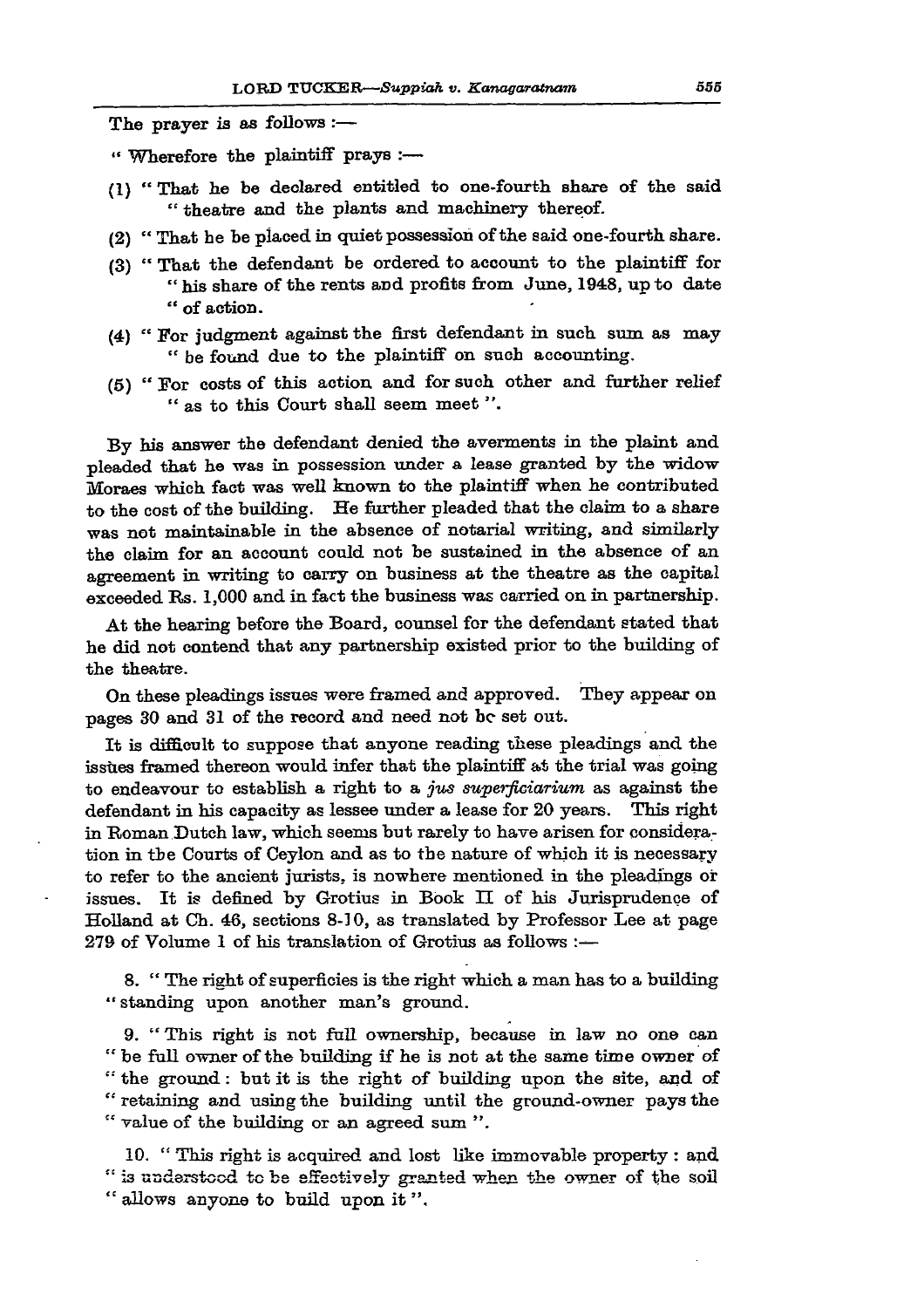**The District Judge described the case made by the plaintiff as follows :—** 

**" The case for the plaintiff is that the partnership or company which " was to do business in the building was to come into being.only after " the building was completed and that the building itself was not an " asset or liability of the partnership but was a building co-owned by " plaintiff and the 1st, 2nd and 3rd defendants ".** 

**He held on the evidence that the association with regard to the building was not a partnership, but having considered the sums contributed by the parties he said :—" I am satisfied on the evidence before me that " plaintiff contributed Rs. 42,559 to the nearest rupee out of the total " spent on the theatre.** *I therefore am of opinion he is entitled to Bs. 42,559J145J85 of this building.* **(The italics are not those of the learned Judge.)** 

**A few lines later he continued :—" The ownership of a building apart " from the site on which it stands is well known to our law. It is called " the right of Superficies. Now counsel for the first defendant claims " that in the absence of a notarial agreement plaintiff cannot claim this " right. What is the right of Superficies ? It is the right to build on the " soil and to hold and use the building until such time as the owner of " the soil tenders the value of the building if the amount to be paid has not' " been previously agreed upon. Now in this case if the plaintiff was " seeking to enforce rights as against the soil owner there might be merit " in the contention of counsel for the first defendant but what plaintiff is " seeking in this case is only to be declared to his fractional share of the " building as against others who with him have put up the building and " one of whom now does not concede to him his fractional share although " that very person admits that plaintiff did contribute even as he contribu- " ted to the putting up of the building. I can see no legal objection to " plaintiff being declared entitled to his fractional share as against his**  " co-builders". Finally at the end of the penultimate paragraph of his **judgment he said, " I would point out, however, that in this case plaintiff " is' not seeking to be declared entitled to the building as aginst the soil " owner—what plaintiff is seeking is a declaration of what fractional " share of the building he is entitled to as against the other co-owners of " the building which has nothing to do with the right of Superficies •". He proceeded to make a declaration that the plaintiff is entitled to Rs. 42,559/145,185 of the Tivoli Theatre building and equipment.** 

**' Their Lordships find difficulty in ascertaining the basis upon which this judgment rests. As no case had been pleaded or presented to the Court in support of a claim based on the** *jits superficiarium* **they agree that no such claim could have succeeded, but as partnership has been rejected and is not now relied upon and as the contribution made by tbe plaintiff could give him no interest in the soil there remains no justification for the declaration made.** 

**The Supreme Court allowed the defendant's appeal.-**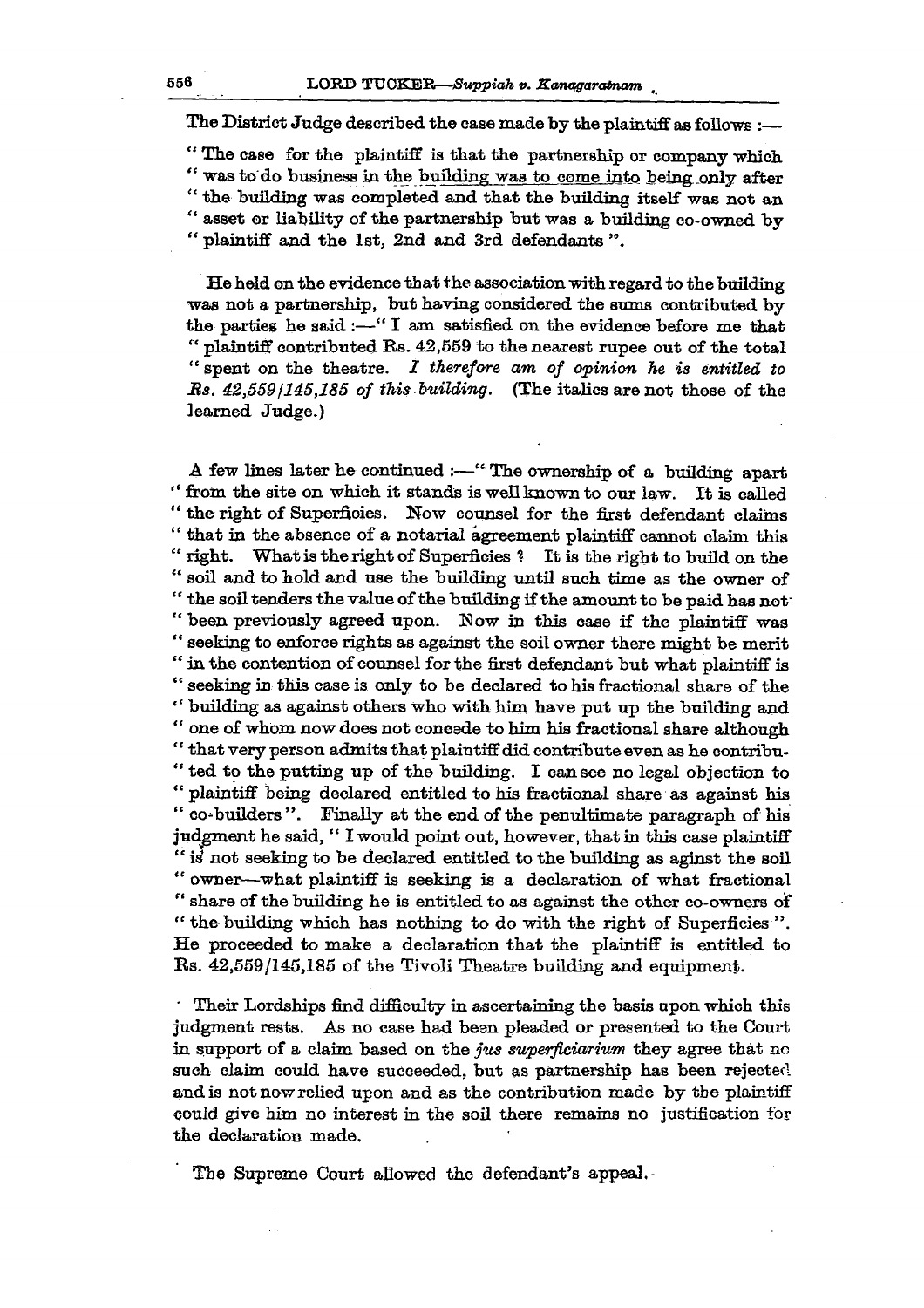**Sansoni, J . (with whose judgment de Silva, A. J . agreed) said that the learned Judge was in error in saying " the ownership of a building apart " from the site on which it stands is well known to our law. It is called " the right of Superficies ". He said " It is clear beyond doubt that our " law does not recognise the ownership of a building apart from the land on which it stands " and referred to the case of** *Samaranayake v. Mentions<sup>1</sup> .* **He then referred to the submission of counsel for the plaintiff that his claim could be supported on the ground of the** *jus superfieiarium.*  **He said there were several objections to this contention, the chief being that the plaintiff's claim was to be declared entitled not to a** *jus superficiarium* but to an undivided  $\frac{1}{4}$  share of the building and added that he **could not at that late stage be allowed to make out a new case quite different from the one to be found in his plaint.** 

**With all these observations their Lordships are in complete agreement. On the hearing before the Board counsel for the plaintiff put the claim to** *jus superfieiarium* **in the forefront of his case and invited their Lordships to hold that this right can be acquired as against a leaseholder and in. the absence of a notarial document. He conceded that he could cite no decided case in his favour on either of these points but based himself on references to passages in the works of ancient jurists which he said supported his contention. In two or three cases in Ceylon, the last of**  which prior to the present case was *Samarasekera v. Munasinghe<sup>2</sup>*, **'the question of the requirement of notarial writing to support the acquisition of a** *jus superfieiarium* **otherwise than by prescription, has been discussed but always left open for future decision.** 

**In these circumstances their Lordships would in any event have been loath tc give any decision on such important and difficult questions without the assistance of considered judgments by the Courts of Ceylon on the subject, but in the present case there is the further fatal objection as stated in the judgment of the Supreme Court that a claim on the basis of** *jus superfieiarium* **was not open to the plaintiff on his pleading.** 

**Counsel for the plaintiff submitted in the alternative that he was entitled to a declaration that the defendant was a trustee of the lease for the plaintiff and the other defendants or that the case should be remitted for consideration on this basis.** 

**It is clear that no such claim was pleaded nor. were the facts necessary to support it alleged. At the close of the plaintiff's case in the District Court counsel for the plaintiff asked for leave to raise the following issue :— " Is the first defendant in possession of theTivoli Theatre partly on his " own behalf and partly on behalf of the plaintiff andthe second and third " defendants as trustee?" Counsel for the defendant objected on the ground that this was raising an entirely new issue of which he had had no notice and which he was not ready to meet. Counsel for the plaintiff replied that it was clear that the theatre was built by monies advanced by the plaintiff and the first, second and third defendants and that the first defendant taking advantage of the position had got into possession**